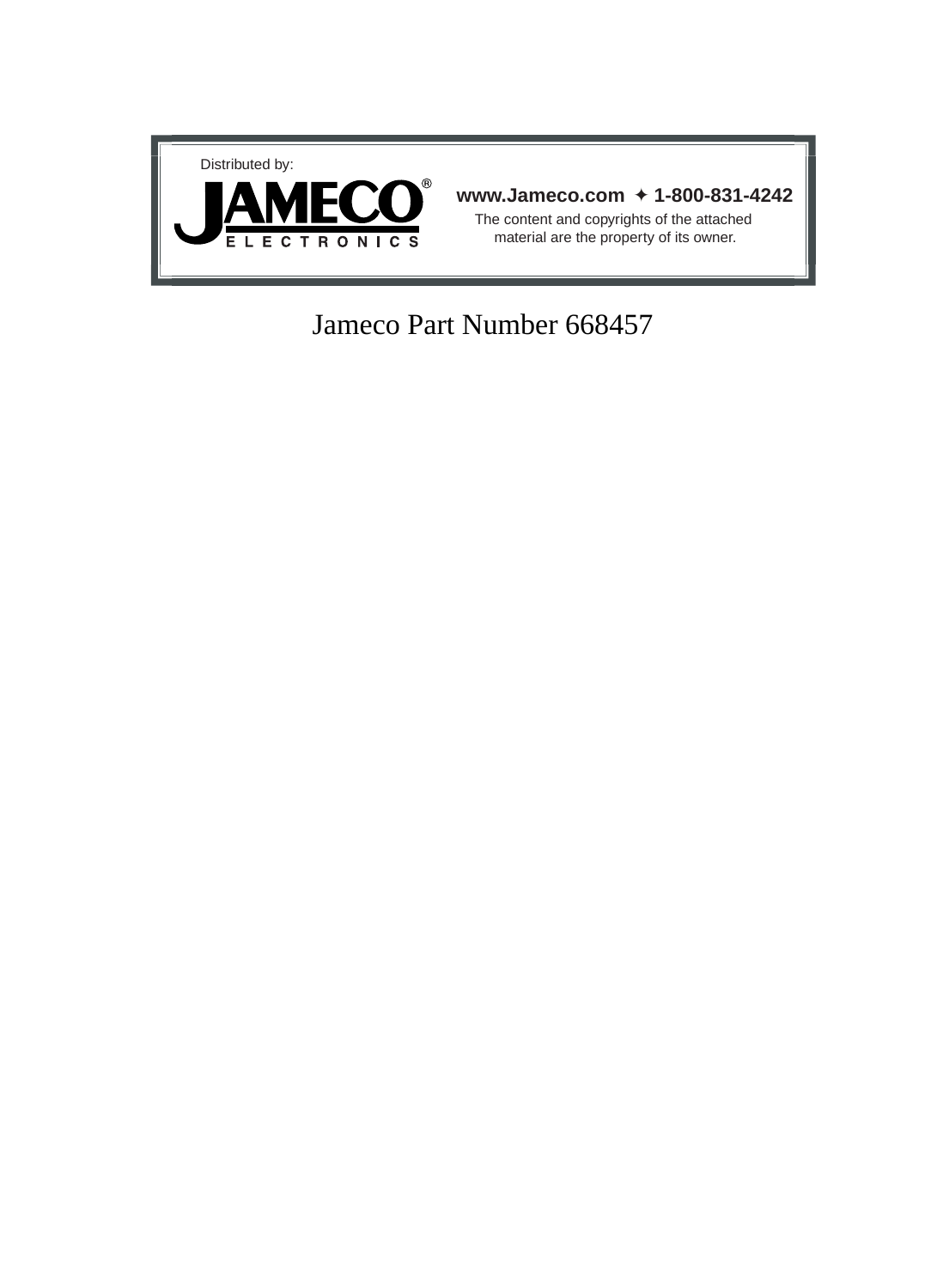### **FEATURES AND SPECIFICATIONS**

#### **Features and Benefits**

■ Locking tang for secure housing retention

#### **Reference Information**

Packaging: Reel or bag Use With: 51021 Mates With: 51025 and 50133 Designed In: Millimeters

**Electrical**  Voltage: 125V Current: 1.0A 32 AWG—0.8A Contact Resistance: 20mΩ max. Dielectric Withstanding Voltage: 250V AC/1 min. Insulation Resistance: 100 MΩ min.

#### **Physical**

Contact: Phosphor Bronze Plating: Tin Wire Range: 26 to 28 AWG—50079 28 to 32 AWG—50058 Insulation Range: 1.00mm dia. max. Strip Length: 1.40 to 1.90mm



**1.25mm (.049") Pitch Wire-to-Board and Wire-to-Wire Crimp Terminal** 

# **50079/50058**

# **Female**







 $1.00$ 

 $039$ 

SECTION Z-Z

 $1.00$ 

 $.039$ 



SECTION Z-Z

 $1.10$ 

 $\overline{043}$ 

 $1.10$ 

043



### **ORDERING INFORMATION**

| Order No.  | <b>Wire Range</b><br>AWG | Terminal |
|------------|--------------------------|----------|
| 50079-8000 | $26 - 28$                | Reel     |
| 50058-8000 | $28 - 32$                |          |
| 50079-8100 | $26 - 28$                |          |
| 50058-8100 | $28 - 32$                | Bag      |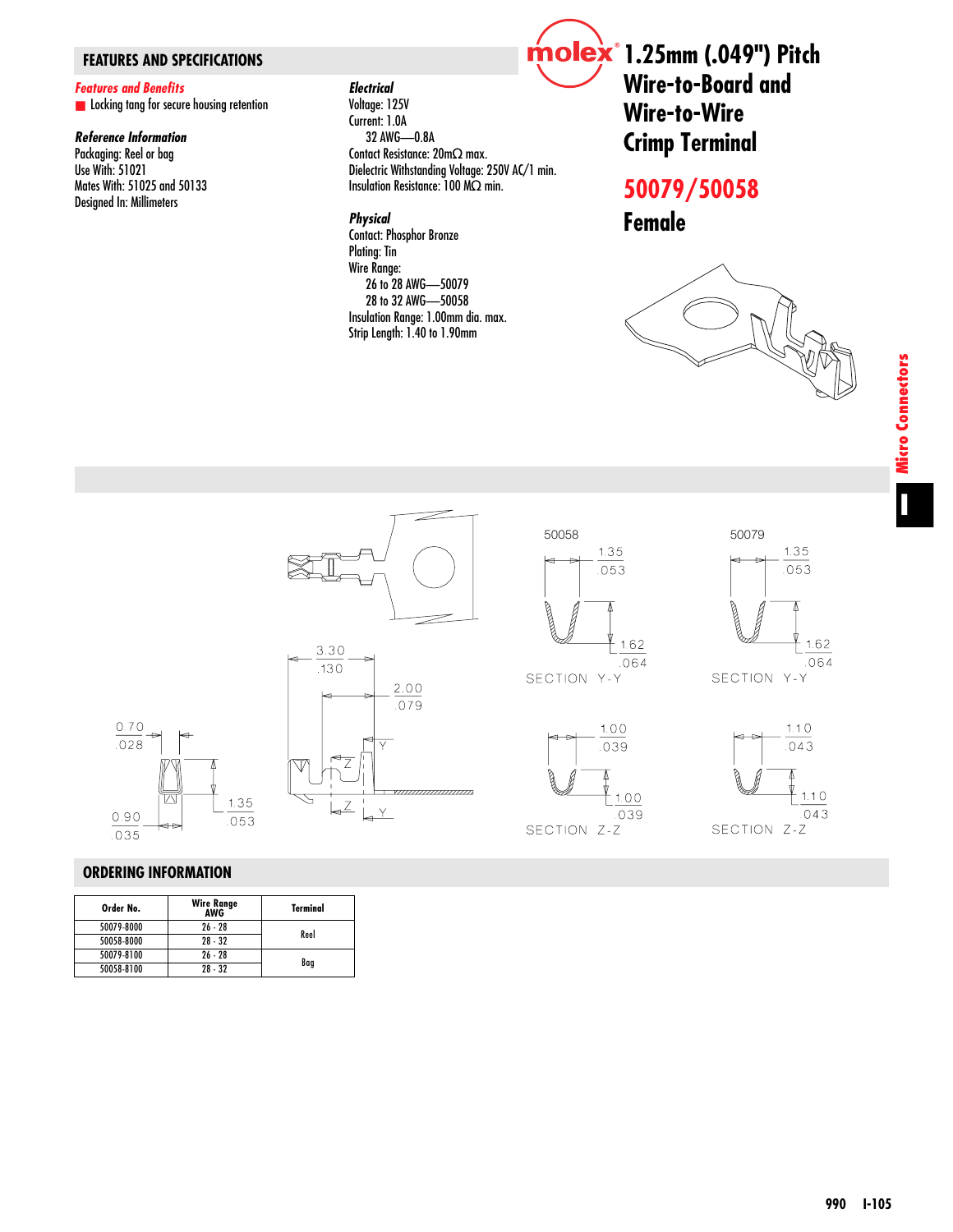



**JAPANESE** ENGLISH

### [1. 適用範囲 SCOPE]

本仕様書は、

殿 に納入する

1.25mmピッチ SMT基板用 コネクタ について規定する。

This specification covers the 1.25mm PITCH WIRE TO BOARD CONNECTOR series.

## [2. 製品名称及び型番 PRODUCT NAME AND PART NUMBER]

| 製品名称                                        |                             | 製<br>品型番                                           |  |  |
|---------------------------------------------|-----------------------------|----------------------------------------------------|--|--|
| <b>Product Name</b>                         |                             | Part Number                                        |  |  |
| ターミナル<br>Male Terminal (AWG #26-28)         | 無<br>鉛<br><b>LEAD FREE</b>  | 50079-8*00                                         |  |  |
| ターミナル<br>Male Terminal (AWG #28-32)         | 無<br>鉛<br><b>LEAD FREE</b>  | 50058-8*00                                         |  |  |
| ハウジング<br>Housing                            | 無<br>鉛<br><b>LEAD FREE</b>  | $51021 - *00$                                      |  |  |
| ウェハー アッセンブリ<br>Wafer Assembly (R/A)         | 鉛<br>無<br><b>LEAD FREE</b>  | 53261-**19                                         |  |  |
| ウェハー アッセンブリ<br>Wafer Assembly (R/A)         | 無 鉛<br><b>LEAD FREE</b>     | 53261-**71<br>(エンボステープ入り Embossed Tape<br>Package) |  |  |
| ウェハー アッセンブリ 黒<br>Wafer Assembly (R/A) BLACK | 無 鉛<br><b>LEAD FREE</b>     | 53261-**17                                         |  |  |
| ウェハー アッセンブリ 黒<br>Wafer Assembly (R/A) BLACK | 無 鉛<br><b>LEAD FREE</b>     | 53261-**27<br>(エンボステープ入り Embossed Tape<br>Package) |  |  |
| ウェハー アッセンブリ<br>Wafer Assembly (ST.)         | 無<br>一鉛<br><b>LEAD FREE</b> | 53398-**19                                         |  |  |
| ウェハー アッセンブリ<br>Wafer Assembly (ST.)         | 無 鉛<br><b>LEAD FREE</b>     | 53398-**71<br>(エンボステープ入り Embossed Tape<br>Package) |  |  |
|                                             |                             | *: 図面参照 Refer to the drawing.                      |  |  |

REV. | A | B | C | D | E | F | G SHEET | 1-9 | 1-9 | 1-9 | 1-9 | 1-9 | 1-10 | 1-10 REVISE ON PC ONLY TITLE: 麥 更 1.25mm PITCH WIRE TO BOARD CONNECTOR REVISED  $G$  REVISED  $_{12005-3130}$   $\qquad$  -LEAD FREE-製品仕様書 J2005-3130 '05/04/19 N.AIDA THIS DOCUMENT CONTAINS INFORMATION THAT IS PROPRIETARY TO MOLEX INC. AND SHOULD NOT BE USED WITHOUT WRITTEN PERMISSION REV. **DESCRIPTION** STATUS WRITTEN CHECKED APPROVED DESIGN CONTROL DATE: YR/MO/DAY BY: BY: BY: J 2004/02/05 E.SUZUKI K.TOJO M.SASAO DOCUMENT NUMBER SHEET FILE NAME **PS-51021-024** PS51021024.DOC 1 OF10 EN-37-1(019)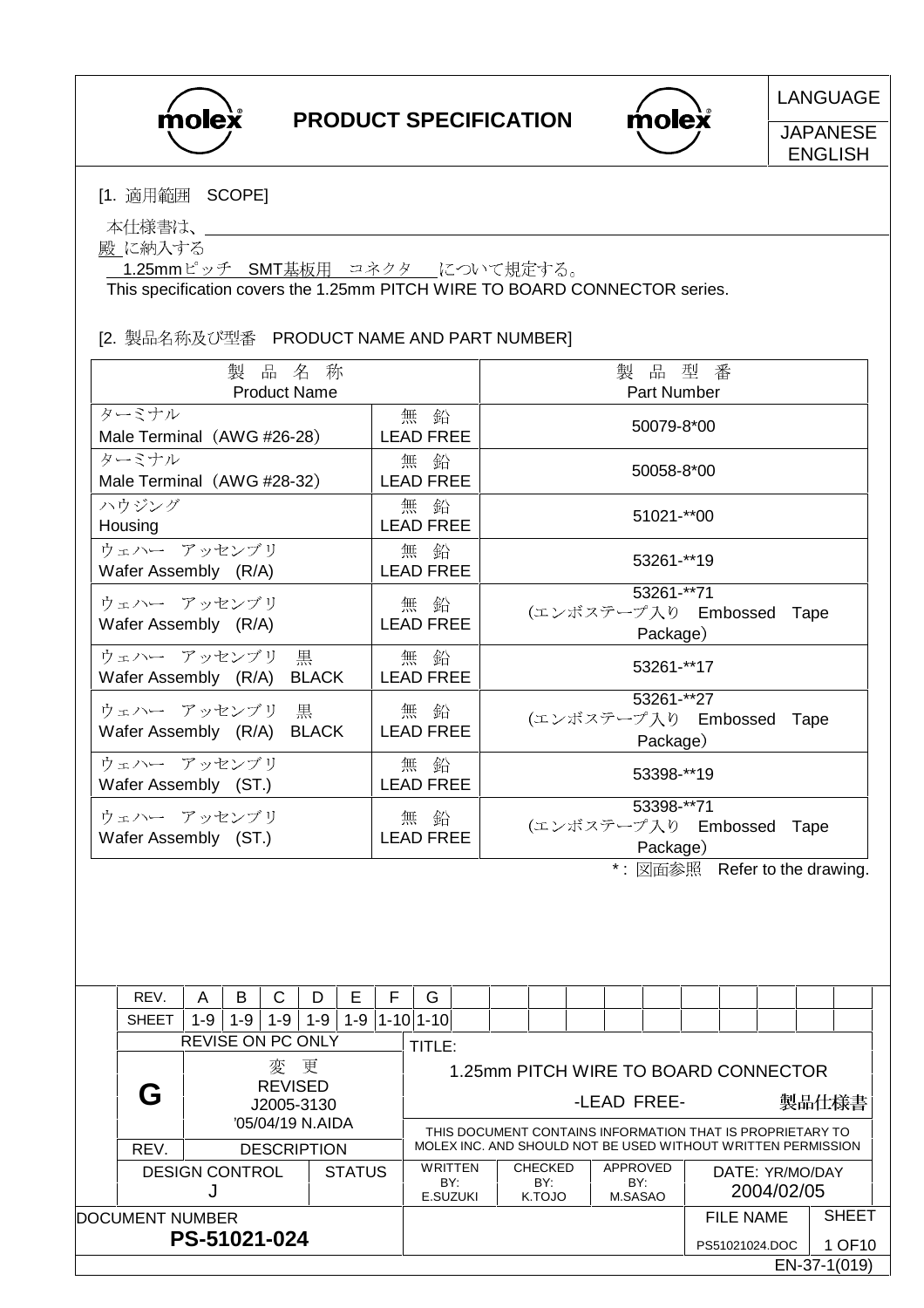| molex                                           |                    |                 | <b>PRODUCT SPECIFICATION</b>                                                                                              | molex                         |                                         | <b>LANGUAGE</b><br><b>JAPANESE</b><br><b>ENGLISH</b> |
|-------------------------------------------------|--------------------|-----------------|---------------------------------------------------------------------------------------------------------------------------|-------------------------------|-----------------------------------------|------------------------------------------------------|
| [3. 定格及び適用電線 RATINGS AND APPLICABLE WIRES]      |                    |                 |                                                                                                                           |                               |                                         |                                                      |
| 目<br>項<br>Item                                  |                    |                 | 規                                                                                                                         | Standard                      | 格                                       |                                                      |
| 最大許容電圧<br>Rated Voltage (MAX.)                  |                    | 125 V (実効値 rms) |                                                                                                                           |                               |                                         |                                                      |
| 最大許容電流                                          |                    | AWG. #26        | 1.0A                                                                                                                      |                               | [AC(実効値 rms) / DC]                      |                                                      |
| 及び適用電線                                          |                    | AWG. #28        | 1.0A                                                                                                                      |                               | 被覆外径: 0.5~1.04mm MAX.<br>Insulation O.D |                                                      |
| Rated Current (MAX.)<br>and Applicable wires    |                    | AWG. #30        | 1.0A                                                                                                                      |                               |                                         |                                                      |
| 使用温度範囲                                          |                    | AWG. #32        | 0.8A                                                                                                                      |                               |                                         |                                                      |
| Ambient Temperature Range<br>*1: 通電による温度上昇分も含む。 |                    |                 | $-40^{\circ}$ C ~                                                                                                         | $+85^{\circ}$ C <sup>*1</sup> |                                         |                                                      |
| Including terminal temperature rise.            |                    |                 |                                                                                                                           |                               |                                         |                                                      |
|                                                 |                    |                 |                                                                                                                           |                               |                                         |                                                      |
|                                                 | REVISE ON PC ONLY  | TITLE:          |                                                                                                                           |                               |                                         |                                                      |
|                                                 |                    |                 | 1.25mm PITCH WIRE TO BOARD CONNECTOR                                                                                      |                               |                                         |                                                      |
| G                                               | SEE SHEET 1 OF 10  |                 |                                                                                                                           | -LEAD FREE-                   |                                         |                                                      |
| REV.                                            | <b>DESCRIPTION</b> |                 | THIS DOCUMENT CONTAINS INFORMATION THAT IS PROPRIETARY TO<br>MOLEX INC. AND SHOULD NOT BE USED WITHOUT WRITTEN PERMISSION |                               |                                         |                                                      |
| <b>DOCUMENT NUMBER</b><br>PS-51021-024          |                    |                 |                                                                                                                           |                               | <b>FILE NAME</b>                        | 製品仕様書<br><b>SHEET</b><br>2 OF 10                     |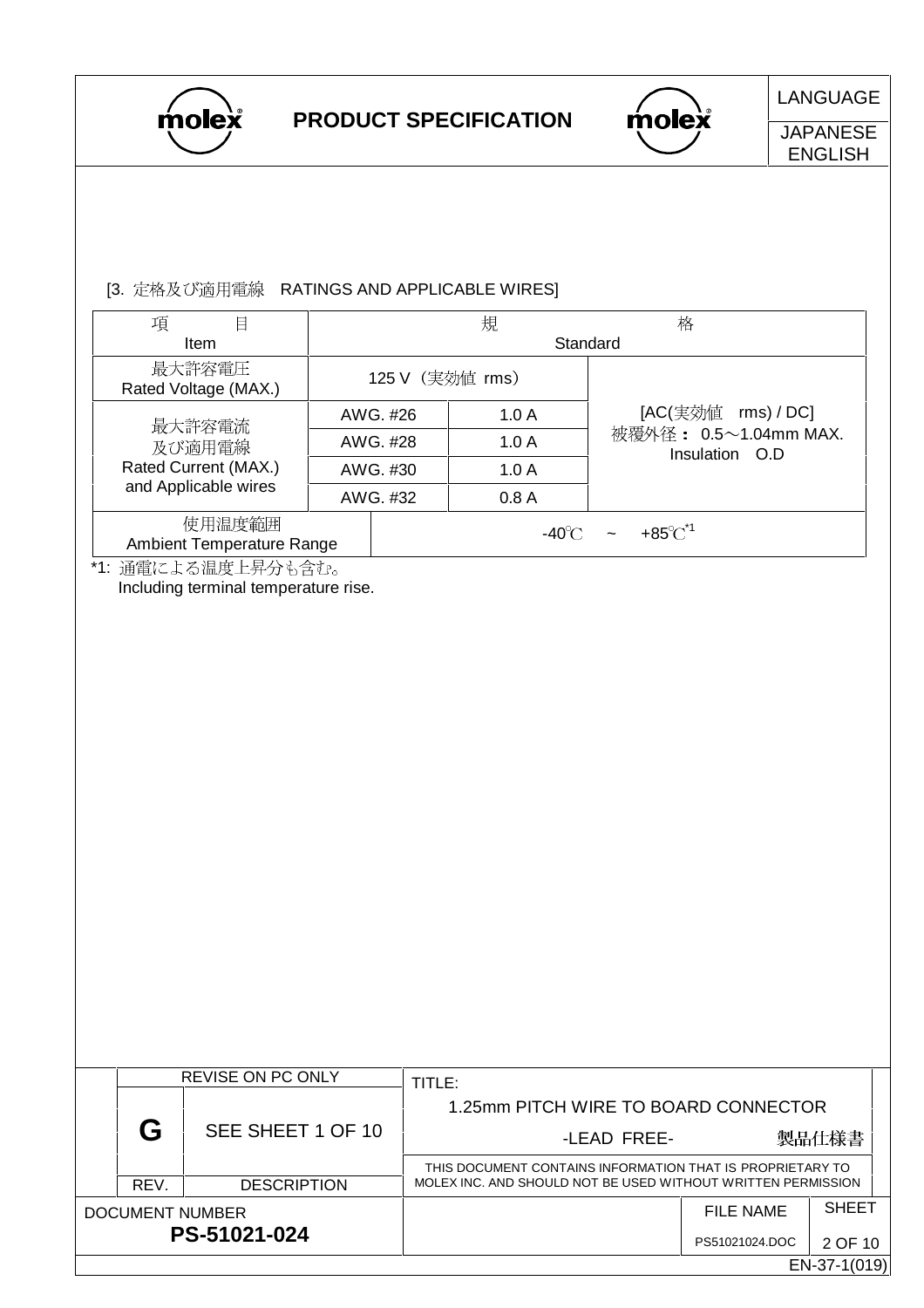



**JAPANESE** ENGLISH

## [4. 性能 PERFORMANCE]

## 4-1. 電気的性能 ELECTRICAL PERFORMANCE

| 項<br>$\Box$<br>Item |                                                           | 件<br>条<br><b>Test Condition</b>                                                                                                                                                                                                                 | 格<br>規<br>Requirement  |
|---------------------|-----------------------------------------------------------|-------------------------------------------------------------------------------------------------------------------------------------------------------------------------------------------------------------------------------------------------|------------------------|
| $4 - 1 - 1$         | 接触抵抗<br>Contact<br>Resistance                             | コネクタを嵌合させ、開放電圧20mV 以下、<br>短絡電流 10mA以下にて測定する。<br>(JIS C5402 5.4)<br>Mate connectors, measure by dry circuit,<br>20mV MAX., 10mA MAX.<br>(JIS C5402 5.4)                                                                                          | 20 milliohm MAX.       |
| $4 - 1 - 2$         | 絶縁抵抗<br><b>Insulation</b><br>Resistance                   | コネクタを嵌合させ、隣接するターミナル間及び<br>ターミナル、アース間に、DC 500V を印加し測<br>定する。<br>(JIS C5402 5.2/MIL-STD-202 試験法 302B)<br>Apply 500V DC between adjacent terminals or<br>terminal and ground.<br>(JIS C5402 5.2/MIL-STD-202 Method 302B)                           | 100 Megohm MIN.        |
| $4 - 1 - 3$         | 耐雷圧<br><b>Dielectric</b><br>Strength                      | コネクタを嵌合させ、隣接するターミナル間及び<br>ターミナル、アース間に、AC 250V (実効値)<br>を 1分間<br>印加する。<br>(JIS C5402 5.1/MIL-STD-202 試験法 301)<br>Apply 250V AC(rms) between adjacent terminals<br>or terminal and ground for 1 minute.<br>(JIS C5402 5.1/MIL-STD-202 Method 301) | 異状なきこと<br>No Breakdown |
| $4 - 1 - 4$         | 圧着部接触抵抗<br>Contact<br>Resistance<br>on Crimped<br>Portion | ターミナルに適合電線を圧着し、開放電圧20mV<br>以下、短絡電流 10mA以下 にて測定する。<br>Crimp the applicable wire to the terminal, and<br>measure contact resistance by dry circuit,<br>20mV MAX., 10mA.MAX.                                                                       | 5 milliohm MAX.        |

|              |                 | <b>REVISE ON PC ONLY</b> | TITLE:                                                       |                |              |  |  |
|--------------|-----------------|--------------------------|--------------------------------------------------------------|----------------|--------------|--|--|
|              |                 | SEE SHEET 1 OF 10        | 1.25mm PITCH WIRE TO BOARD CONNECTOR                         |                |              |  |  |
|              | G               |                          | -LEAD FREE-                                                  |                | 製品仕様書        |  |  |
|              |                 |                          | THIS DOCUMENT CONTAINS INFORMATION THAT IS PROPRIETARY TO    |                |              |  |  |
|              | REV.            | <b>DESCRIPTION</b>       | MOLEX INC. AND SHOULD NOT BE USED WITHOUT WRITTEN PERMISSION |                |              |  |  |
|              | DOCUMENT NUMBER |                          |                                                              | FILE NAME      | <b>SHEET</b> |  |  |
| PS-51021-024 |                 |                          |                                                              | PS51021024.DOC | 3 OF 10      |  |  |
|              |                 |                          |                                                              |                | EN-37-1(019) |  |  |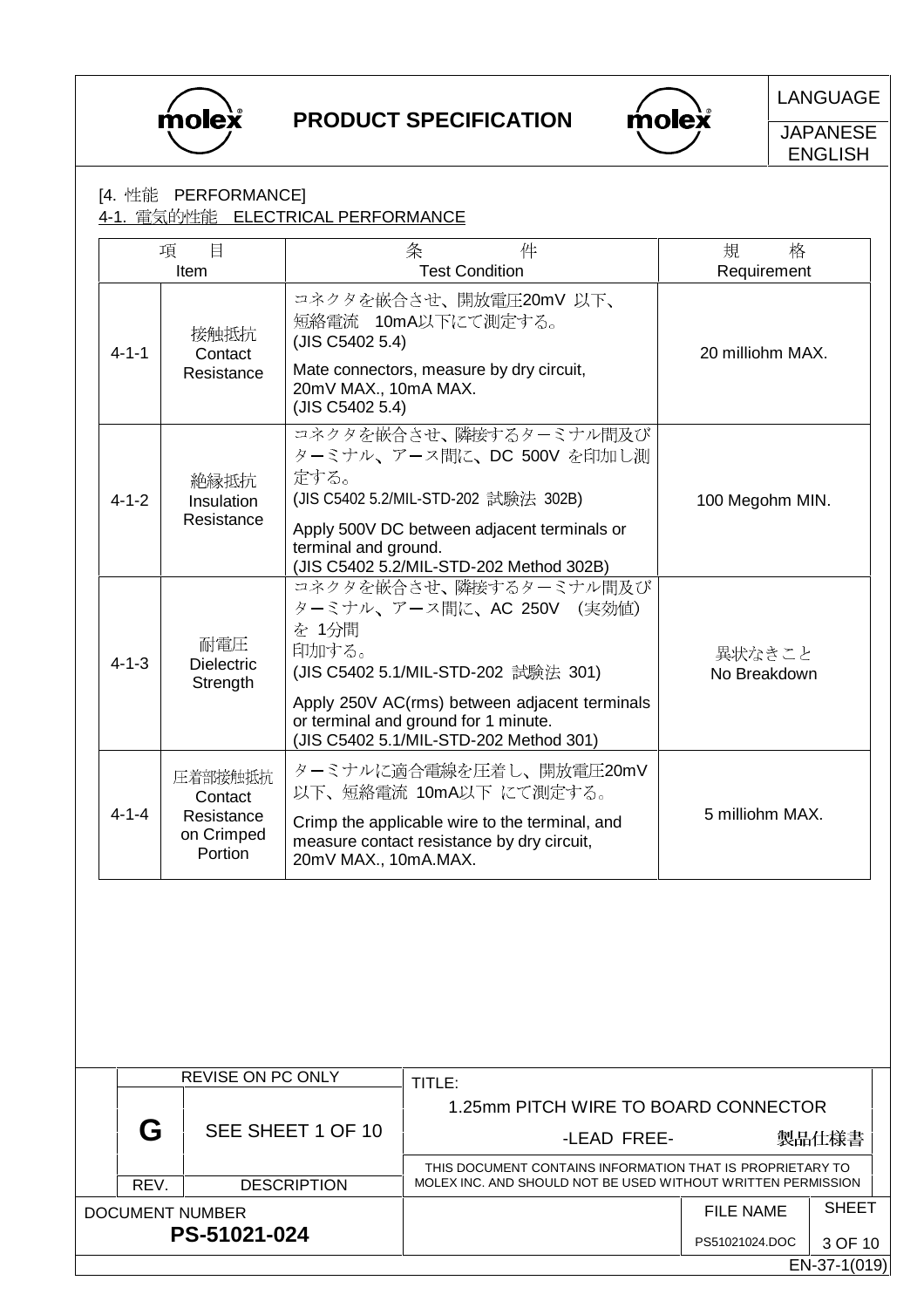



**JAPANESE** ENGLISH

4-2. 機械的性能 MECHANICAL PERFORMANCE

|             | 項<br>目                                                                                 | 件<br>条                                                                                                                                                                             |                                  | 規<br>格                            |
|-------------|----------------------------------------------------------------------------------------|------------------------------------------------------------------------------------------------------------------------------------------------------------------------------------|----------------------------------|-----------------------------------|
|             | Item                                                                                   | <b>Test Condition</b>                                                                                                                                                              |                                  | Requirement                       |
| $4 - 2 - 1$ | 挿入力<br>及び抜去力<br>Insertion and<br>Withdrawal<br>Force                                   | 毎分 25±3mm の速さで挿入、抜去を行<br>う。<br>Insert and withdraw connectors at the<br>speed rate of $25 \pm 3$ mm/minute.                                                                        |                                  | 第 7 参照<br>Refer to paragraph 7    |
|             |                                                                                        | 圧着されたターミナルを治具に固定し、電<br>線                                                                                                                                                           | AWG. #26                         | 9.8 N {1.0kgf} MIN.               |
|             | 圧着部<br>引張り強度                                                                           | を軸方向に毎分25±3mm の速さで引張<br>る。                                                                                                                                                         | AWG. #28                         | 9.8 N {1.0kgf} MIN.               |
| $4 - 2 - 2$ | Crimping<br>Strength                                                                   | (JIS C5402 6.8)<br>Fix the crimped terminal, apply axial pull                                                                                                                      | AWG. #30                         | 4.9 N {0.5kgf} MIN.               |
|             | out force on the wire at the speed rate of<br>$25 \pm 3$ mm/minute.<br>(JIS C5402 6.8) |                                                                                                                                                                                    | AWG. #32                         | $3.0 N \{0.3 kgf\}$ MIN.          |
| $4 - 2 - 3$ | ターミナル<br>挿入力<br>Terminal<br>Insertion<br>Force                                         | 圧着されたターミナルをハウジングに<br>挿入する。<br>Insert the crimped terminal into the<br>housing.                                                                                                     | 4.9 N $\{0.5\text{kgf}\}\;$ MAX. |                                   |
| $4 - 2 - 4$ | ターミナル<br>保持力<br>Terminal/<br>Housing<br>Retention<br>Force                             | 圧着されたターミナルをハウジングに装着<br>し、<br>電線を軸方向に毎分 25±3mm の速さで<br>引張る。<br>Apply axial pull out force to the terminal<br>assembled in the housing at the speed<br>rate of $25 \pm 3$ mm/minute. |                                  | 4.9 N {0.5kgf} MIN.               |
| $4 - 2 - 5$ | ピン保持力<br>Pin<br>Retention<br>Force                                                     | 25±3mm の速さで ピンを軸方<br>每分<br>向に<br>押す。<br>Apply axial push force at the speed rate of<br>$25 \pm 3$ mm/minute.                                                                       |                                  | 4.9 N $\{0.5 \text{kgf}\}\,$ MIN. |

|                                 |      | <b>REVISE ON PC ONLY</b> | TITLE:                                                       |                |              |
|---------------------------------|------|--------------------------|--------------------------------------------------------------|----------------|--------------|
|                                 |      |                          | 1.25mm PITCH WIRE TO BOARD CONNECTOR                         |                |              |
|                                 | G    | SEE SHEET 1 OF 10        | -LEAD FREE-                                                  |                | 製品仕様書        |
|                                 |      |                          | THIS DOCUMENT CONTAINS INFORMATION THAT IS PROPRIETARY TO    |                |              |
|                                 | REV. | <b>DESCRIPTION</b>       | MOLEX INC. AND SHOULD NOT BE USED WITHOUT WRITTEN PERMISSION |                |              |
| DOCUMENT NUMBER<br>PS-51021-024 |      |                          |                                                              | FILE NAME      | <b>SHEET</b> |
|                                 |      |                          |                                                              | PS51021024.DOC | 4 OF 10      |
|                                 |      |                          |                                                              |                | EN-37-1(019) |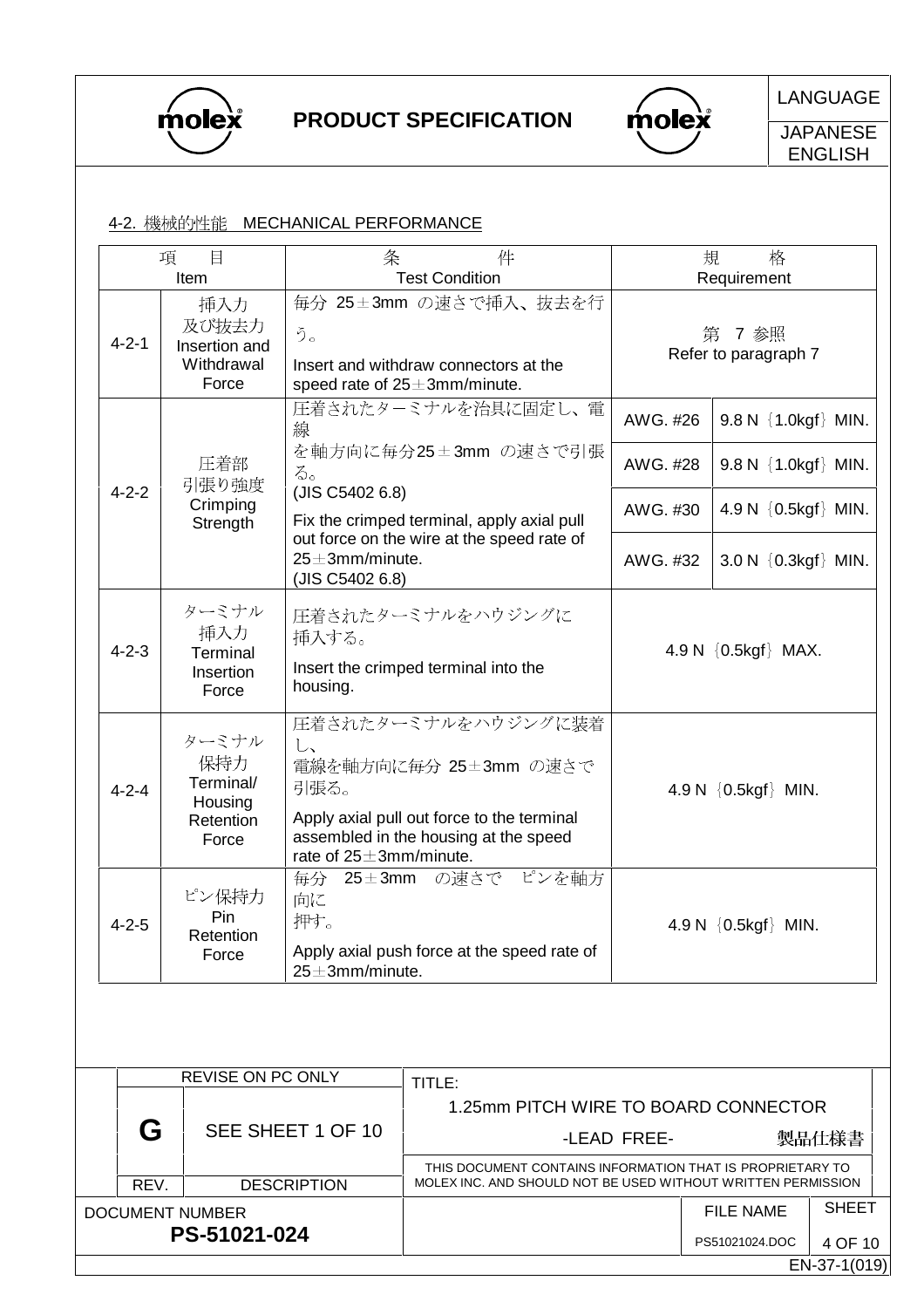|      | <i>molex</i>      |                    | <b>PRODUCT SPECIFICATION</b>                                                                                              |             | molex |                  | LANGUAGE<br><b>JAPANESE</b><br><b>ENGLISH</b> |
|------|-------------------|--------------------|---------------------------------------------------------------------------------------------------------------------------|-------------|-------|------------------|-----------------------------------------------|
|      |                   |                    |                                                                                                                           |             |       |                  |                                               |
|      |                   |                    |                                                                                                                           |             |       |                  |                                               |
|      |                   |                    |                                                                                                                           |             |       |                  |                                               |
|      |                   |                    |                                                                                                                           |             |       |                  |                                               |
|      |                   |                    |                                                                                                                           |             |       |                  |                                               |
|      |                   |                    |                                                                                                                           |             |       |                  |                                               |
|      |                   |                    |                                                                                                                           |             |       |                  |                                               |
|      |                   |                    |                                                                                                                           |             |       |                  |                                               |
|      |                   |                    |                                                                                                                           |             |       |                  |                                               |
|      |                   |                    |                                                                                                                           |             |       |                  |                                               |
|      |                   |                    |                                                                                                                           |             |       |                  |                                               |
|      |                   |                    |                                                                                                                           |             |       |                  |                                               |
|      |                   |                    |                                                                                                                           |             |       |                  |                                               |
|      |                   |                    |                                                                                                                           |             |       |                  |                                               |
|      |                   |                    |                                                                                                                           |             |       |                  |                                               |
|      |                   |                    |                                                                                                                           |             |       |                  |                                               |
|      |                   |                    |                                                                                                                           |             |       |                  |                                               |
|      |                   |                    |                                                                                                                           |             |       |                  |                                               |
|      | REVISE ON PC ONLY |                    | TITLE:<br>1.25mm PITCH WIRE TO BOARD CONNECTOR                                                                            |             |       |                  |                                               |
| G    |                   | SEE SHEET 1 OF 10  |                                                                                                                           | -LEAD FREE- |       |                  | 製品仕様書                                         |
| REV. |                   | <b>DESCRIPTION</b> | THIS DOCUMENT CONTAINS INFORMATION THAT IS PROPRIETARY TO<br>MOLEX INC. AND SHOULD NOT BE USED WITHOUT WRITTEN PERMISSION |             |       |                  |                                               |
|      | DOCUMENT NUMBER   |                    |                                                                                                                           |             |       | <b>FILE NAME</b> | <b>SHEET</b>                                  |
|      | PS-51021-024      |                    |                                                                                                                           |             |       | PS51021024.DOC   | 5 OF 10<br>EN-37-1(019)                       |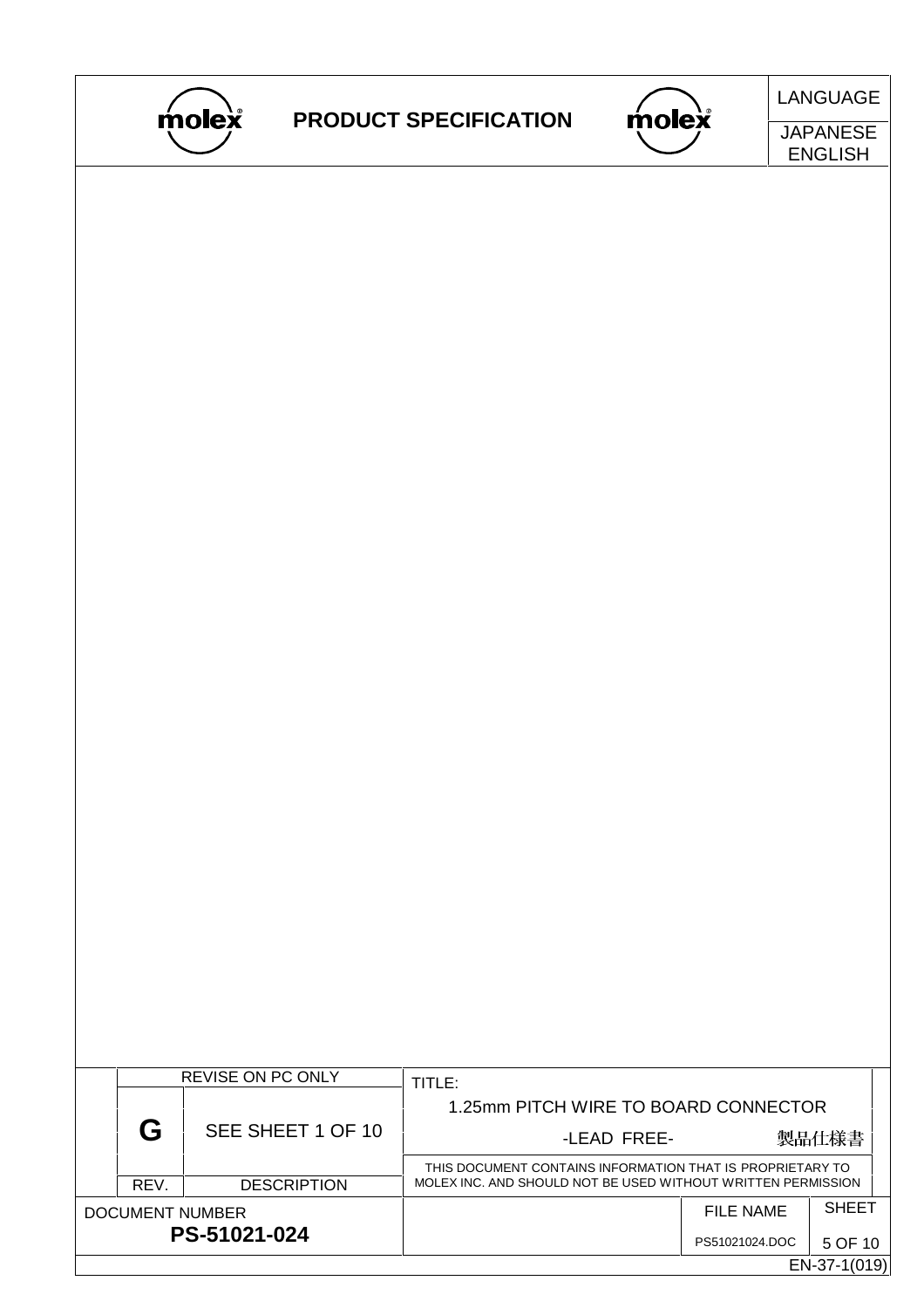



**JAPANESE** ENGLISH

4-3. その他 OTHERS

|  |                        | 目<br>項<br>Item                                 | 条                                                                                                            | 件<br><b>Test Condition</b>                                                                               |                                                                                                                           | 規                  | 格<br>Requirement        |              |
|--|------------------------|------------------------------------------------|--------------------------------------------------------------------------------------------------------------|----------------------------------------------------------------------------------------------------------|---------------------------------------------------------------------------------------------------------------------------|--------------------|-------------------------|--------------|
|  | $4 - 3 - 1$            | 繰り返し挿抜<br>Repeated<br>Insertion/<br>Withdrawal | 繰り返す。                                                                                                        | 1分間に10回以下の速さで挿入、抜去を30回<br>When mated up to 30 cycles repeatedly by<br>the rate of 10 cycles per minute.  | 接触抵抗<br>Contact<br>Resistance                                                                                             |                    | 40 milliohm MAX.        |              |
|  | $4 - 3 - 2$            | 温度上昇<br>Temperature<br><b>Rise</b>             | (UL 498)<br>Carrying rated current load.<br>(UL 498)                                                         | コネクタを嵌合させ、最大許容電流を通電し、<br>コネクタの温度上昇分を測定する。                                                                | 温度上昇<br>Temperature<br>Rise                                                                                               |                    | $30^{\circ}$ C MAX.     |              |
|  |                        |                                                |                                                                                                              | DC 1mA 通電状態にて、嵌合軸を含む互いに<br>垂直な3方向に掃引割合10~55~10Hz/分<br>全振幅 1.5mmの振動を各2時間加える。                              | 外<br>Appearance                                                                                                           | 観                  | 異状なきこと<br>No Damage     |              |
|  | $4 - 3 - 3$            | 耐振動性<br>Vibration                              | Amplitude<br>$\mathbb{R}^n$                                                                                  | (JIS C60068-2-6/MIL-STD-202 試験法 201)<br>1.5mm P-P                                                        | 接触抵抗<br>Contact<br>Resistance                                                                                             |                    | 40 milliohm MAX.        |              |
|  |                        |                                                | Duration<br>$\sim$ 100<br>axes                                                                               | Sweep time: 10-55-10 Hz in 1 minute<br>2 hours in each X.Y.Z.<br>(JIS C60068-2-6/MIL-STD-202 Method 201) |                                                                                                                           | 断<br>Discontinuity | 1.0 microsecond<br>MAX. |              |
|  |                        |                                                |                                                                                                              | DC 1mA 通電状態にて、嵌合軸を含む互いに<br>垂直な6方向に490m/s <sup>2</sup> {50G}、の衝撃を                                         |                                                                                                                           | 観<br>Appearance    | 異状なきこと<br>No Damage     |              |
|  | $4 - 3 - 4$            | 耐衝撃性<br><b>Shock</b>                           | 各3回加える。<br>(JIS C60068-2-27/MIL-STD-202 試験法213)<br>490m/s <sup>2</sup> {50G}, 3 strokes in each X.Y.Z. axes. |                                                                                                          | 接触抵抗<br>Contact<br>Resistance                                                                                             |                    | 40 milliohm MAX.        |              |
|  |                        |                                                | 213)                                                                                                         | (JIS C60068-2-27 MIL-STD-202 Method                                                                      | 瞬<br>Discontinuity                                                                                                        | 断                  | 1.0 microsecond<br>MAX. |              |
|  | $4 - 3 - 5$            | 耐熱性                                            | 放置する。                                                                                                        | コネクタを嵌合させ、85±2℃の雰囲気中に<br>96時間放置後取出し、1~2時間室温に                                                             | 外 観<br>Appearance                                                                                                         |                    | 異状なきこと<br>No Damage     |              |
|  |                        | Heat<br>Resistance                             | $85 \pm 2^{\circ}$ C, 96 hours                                                                               | (JIS C60068-2-2/MIL-STD-202 試験法108)<br>(JIS C60068-2-2/MIL-STD-202 Method 108)                           | 接触抵抗<br>Contact<br>Resistance                                                                                             |                    | 40 milliohm MAX.        |              |
|  |                        | REVISE ON PC ONLY                              |                                                                                                              | TITLE:                                                                                                   |                                                                                                                           |                    |                         |              |
|  | G<br>SEE SHEET 1 OF 10 |                                                | 1.25mm PITCH WIRE TO BOARD CONNECTOR                                                                         |                                                                                                          |                                                                                                                           |                    |                         |              |
|  |                        |                                                |                                                                                                              | -LEAD FREE-                                                                                              |                                                                                                                           |                    |                         | 製品仕様書        |
|  | REV.                   |                                                | <b>DESCRIPTION</b>                                                                                           |                                                                                                          | THIS DOCUMENT CONTAINS INFORMATION THAT IS PROPRIETARY TO<br>MOLEX INC. AND SHOULD NOT BE USED WITHOUT WRITTEN PERMISSION |                    |                         |              |
|  |                        | <b>DOCUMENT NUMBER</b>                         |                                                                                                              |                                                                                                          |                                                                                                                           |                    | <b>FILE NAME</b>        | <b>SHEET</b> |
|  |                        | PS-51021-024                                   |                                                                                                              |                                                                                                          |                                                                                                                           |                    | PS51021024.DOC          | 6 OF 10      |
|  |                        |                                                |                                                                                                              |                                                                                                          |                                                                                                                           |                    |                         | EN-37-1(019) |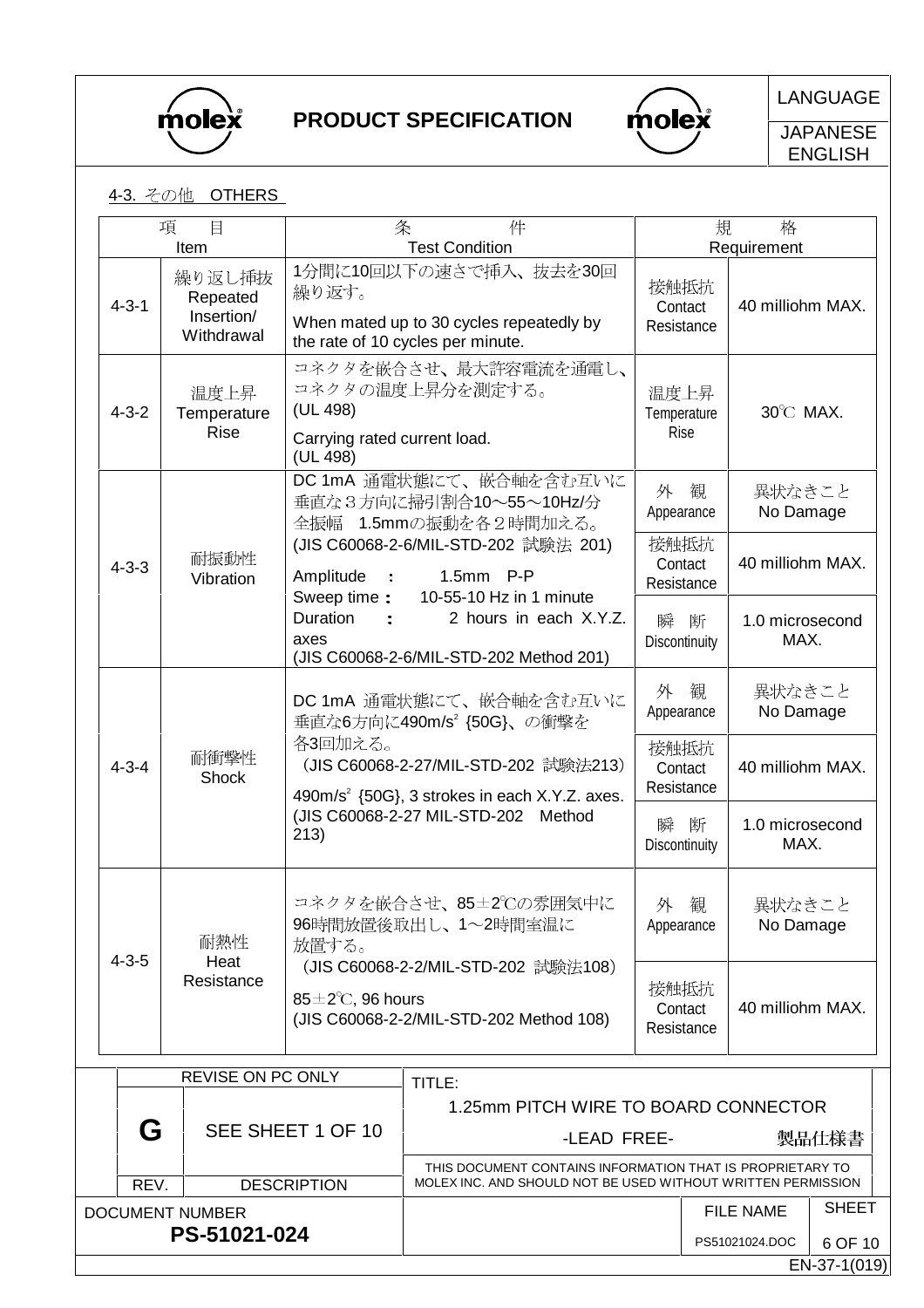



**JAPANESE** ENGLISH

| <b>Test Condition</b><br>Requirement<br>Item<br>コネクタを嵌合させ、-40±3℃の雰囲気中に<br>外<br>観<br>異状なきこと<br>96時間放置後取出し、1~2時間室温に<br>No Damage<br>Appearance<br>耐寒性<br>放置する。<br>$4 - 3 - 6$<br>Cold<br>(JIS C60068-2-1)<br>接触抵抗<br>Resistance<br>-40 $\pm$ 3 $\degree$ C, 96 hours<br>40 milliohm MAX.<br>Contact<br>(JIS C60068-2-1)<br>Resistance<br>外 観<br>異状なきこと<br>コネクタを嵌合させ、60±2℃、相対温度<br>Appearance<br>No Damage<br>90~95%の雰囲気中に96時間放置後取出し、<br>接触抵抗<br>1~2時間室温に放置する。<br>40 milliohm MAX.<br>Contact<br>(JIS C60068-2-3/MIL-STD-202試験法103)<br>Resistance<br>耐湿性<br>$4 - 3 - 7$<br>4-1-3項を<br>耐電圧<br>Humidity<br>$60 \pm 2^{\circ}$ C<br>Temperature :<br>満たすこと<br><b>Dielectric</b><br>Relative Humidity : 90~95%<br>Strength<br>Must meet 4-1-3<br>Duration<br>$\ddot{\cdot}$<br>96 hours<br>絶縁抵抗<br>(JIS C60068-2-3/MIL-STD-202 Method 103)<br>10 Megohm MIN.<br>Insulation<br>Resistance<br>コネクタを嵌合させ、-55℃に30分、+105℃に<br>30分 これを1サイクルとし、5サイクル<br>外<br>観<br>異状なきこと<br>繰り返す。但し、温度移行時間は5分以内<br>No Damage<br>Appearance<br>とする。試験後、1~2時間室温に放置する。<br>温度サイクル<br>(JIS C0025)<br>$4 - 3 - 8$<br>Temperature<br>Cycling<br>5 cycles of :<br>接触抵抗<br>a) – $55^{\circ}$ C<br>30 minutes<br>40 milliohm MAX.<br>Contact<br>b) +105 $\degree$ C<br>30 minutes<br>Resistance<br>(JIS C0025)<br>コネクタを嵌合させ、35±2℃にて5±1%<br>外 観<br>異状なきこと<br>重量比の塩水を48±4時間噴霧し、試験後<br>No Damage<br>Appearance<br>常温で水洗いした後、室温で乾燥させる。<br>塩水噴霧<br>(JIS C60068-2-11/MIL-STD-202 試験法101)<br>$4 - 3 - 9$<br>Salt Spray<br>$48\pm4$ hours exposure to a salt spray from<br>接触抵抗<br>the $5 \pm 1\%$ solution at $35 \pm 2\degree$ C.<br>40 milliohm MAX.<br>Contact<br>(JIS C60068-2-11/MIL-STD-202 Method 101)<br>Resistance<br>REVISE ON PC ONLY<br>TITLE:<br>1.25mm PITCH WIRE TO BOARD CONNECTOR<br>G<br>SEE SHEET 1 OF 10<br>製品仕様書<br>-LEAD FREE-<br>THIS DOCUMENT CONTAINS INFORMATION THAT IS PROPRIETARY TO<br>MOLEX INC. AND SHOULD NOT BE USED WITHOUT WRITTEN PERMISSION<br>REV.<br><b>DESCRIPTION</b><br><b>FILE NAME</b><br><b>DOCUMENT NUMBER</b><br>PS-51021-024<br>PS51021024.DOC<br>EN-37-1(019) |  | 項<br>$\Box$ |  | 件<br>条 |  | 規 | 格 |              |
|------------------------------------------------------------------------------------------------------------------------------------------------------------------------------------------------------------------------------------------------------------------------------------------------------------------------------------------------------------------------------------------------------------------------------------------------------------------------------------------------------------------------------------------------------------------------------------------------------------------------------------------------------------------------------------------------------------------------------------------------------------------------------------------------------------------------------------------------------------------------------------------------------------------------------------------------------------------------------------------------------------------------------------------------------------------------------------------------------------------------------------------------------------------------------------------------------------------------------------------------------------------------------------------------------------------------------------------------------------------------------------------------------------------------------------------------------------------------------------------------------------------------------------------------------------------------------------------------------------------------------------------------------------------------------------------------------------------------------------------------------------------------------------------------------------------------------------------------------------------------------------------------------------------------------------------------------------------------------------------------------------------------------------------------------------------|--|-------------|--|--------|--|---|---|--------------|
|                                                                                                                                                                                                                                                                                                                                                                                                                                                                                                                                                                                                                                                                                                                                                                                                                                                                                                                                                                                                                                                                                                                                                                                                                                                                                                                                                                                                                                                                                                                                                                                                                                                                                                                                                                                                                                                                                                                                                                                                                                                                  |  |             |  |        |  |   |   |              |
|                                                                                                                                                                                                                                                                                                                                                                                                                                                                                                                                                                                                                                                                                                                                                                                                                                                                                                                                                                                                                                                                                                                                                                                                                                                                                                                                                                                                                                                                                                                                                                                                                                                                                                                                                                                                                                                                                                                                                                                                                                                                  |  |             |  |        |  |   |   |              |
|                                                                                                                                                                                                                                                                                                                                                                                                                                                                                                                                                                                                                                                                                                                                                                                                                                                                                                                                                                                                                                                                                                                                                                                                                                                                                                                                                                                                                                                                                                                                                                                                                                                                                                                                                                                                                                                                                                                                                                                                                                                                  |  |             |  |        |  |   |   |              |
|                                                                                                                                                                                                                                                                                                                                                                                                                                                                                                                                                                                                                                                                                                                                                                                                                                                                                                                                                                                                                                                                                                                                                                                                                                                                                                                                                                                                                                                                                                                                                                                                                                                                                                                                                                                                                                                                                                                                                                                                                                                                  |  |             |  |        |  |   |   |              |
|                                                                                                                                                                                                                                                                                                                                                                                                                                                                                                                                                                                                                                                                                                                                                                                                                                                                                                                                                                                                                                                                                                                                                                                                                                                                                                                                                                                                                                                                                                                                                                                                                                                                                                                                                                                                                                                                                                                                                                                                                                                                  |  |             |  |        |  |   |   |              |
|                                                                                                                                                                                                                                                                                                                                                                                                                                                                                                                                                                                                                                                                                                                                                                                                                                                                                                                                                                                                                                                                                                                                                                                                                                                                                                                                                                                                                                                                                                                                                                                                                                                                                                                                                                                                                                                                                                                                                                                                                                                                  |  |             |  |        |  |   |   |              |
|                                                                                                                                                                                                                                                                                                                                                                                                                                                                                                                                                                                                                                                                                                                                                                                                                                                                                                                                                                                                                                                                                                                                                                                                                                                                                                                                                                                                                                                                                                                                                                                                                                                                                                                                                                                                                                                                                                                                                                                                                                                                  |  |             |  |        |  |   |   |              |
|                                                                                                                                                                                                                                                                                                                                                                                                                                                                                                                                                                                                                                                                                                                                                                                                                                                                                                                                                                                                                                                                                                                                                                                                                                                                                                                                                                                                                                                                                                                                                                                                                                                                                                                                                                                                                                                                                                                                                                                                                                                                  |  |             |  |        |  |   |   |              |
|                                                                                                                                                                                                                                                                                                                                                                                                                                                                                                                                                                                                                                                                                                                                                                                                                                                                                                                                                                                                                                                                                                                                                                                                                                                                                                                                                                                                                                                                                                                                                                                                                                                                                                                                                                                                                                                                                                                                                                                                                                                                  |  |             |  |        |  |   |   |              |
|                                                                                                                                                                                                                                                                                                                                                                                                                                                                                                                                                                                                                                                                                                                                                                                                                                                                                                                                                                                                                                                                                                                                                                                                                                                                                                                                                                                                                                                                                                                                                                                                                                                                                                                                                                                                                                                                                                                                                                                                                                                                  |  |             |  |        |  |   |   |              |
|                                                                                                                                                                                                                                                                                                                                                                                                                                                                                                                                                                                                                                                                                                                                                                                                                                                                                                                                                                                                                                                                                                                                                                                                                                                                                                                                                                                                                                                                                                                                                                                                                                                                                                                                                                                                                                                                                                                                                                                                                                                                  |  |             |  |        |  |   |   |              |
|                                                                                                                                                                                                                                                                                                                                                                                                                                                                                                                                                                                                                                                                                                                                                                                                                                                                                                                                                                                                                                                                                                                                                                                                                                                                                                                                                                                                                                                                                                                                                                                                                                                                                                                                                                                                                                                                                                                                                                                                                                                                  |  |             |  |        |  |   |   |              |
|                                                                                                                                                                                                                                                                                                                                                                                                                                                                                                                                                                                                                                                                                                                                                                                                                                                                                                                                                                                                                                                                                                                                                                                                                                                                                                                                                                                                                                                                                                                                                                                                                                                                                                                                                                                                                                                                                                                                                                                                                                                                  |  |             |  |        |  |   |   |              |
|                                                                                                                                                                                                                                                                                                                                                                                                                                                                                                                                                                                                                                                                                                                                                                                                                                                                                                                                                                                                                                                                                                                                                                                                                                                                                                                                                                                                                                                                                                                                                                                                                                                                                                                                                                                                                                                                                                                                                                                                                                                                  |  |             |  |        |  |   |   |              |
|                                                                                                                                                                                                                                                                                                                                                                                                                                                                                                                                                                                                                                                                                                                                                                                                                                                                                                                                                                                                                                                                                                                                                                                                                                                                                                                                                                                                                                                                                                                                                                                                                                                                                                                                                                                                                                                                                                                                                                                                                                                                  |  |             |  |        |  |   |   |              |
|                                                                                                                                                                                                                                                                                                                                                                                                                                                                                                                                                                                                                                                                                                                                                                                                                                                                                                                                                                                                                                                                                                                                                                                                                                                                                                                                                                                                                                                                                                                                                                                                                                                                                                                                                                                                                                                                                                                                                                                                                                                                  |  |             |  |        |  |   |   | <b>SHEET</b> |
|                                                                                                                                                                                                                                                                                                                                                                                                                                                                                                                                                                                                                                                                                                                                                                                                                                                                                                                                                                                                                                                                                                                                                                                                                                                                                                                                                                                                                                                                                                                                                                                                                                                                                                                                                                                                                                                                                                                                                                                                                                                                  |  |             |  |        |  |   |   | 7 OF 10      |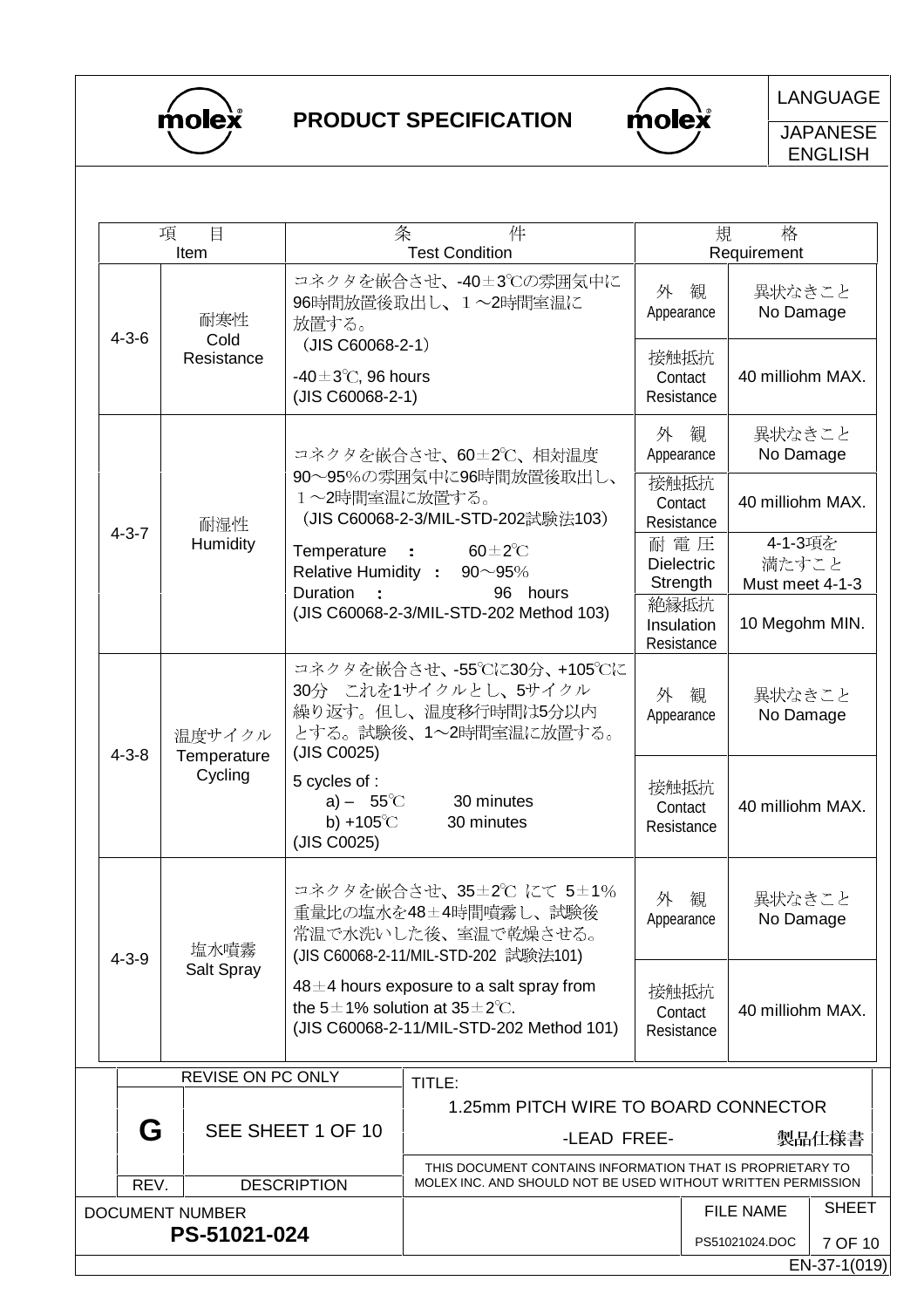



**JAPANESE** ENGLISH

|          |                        | 項<br>$\mathbf{E}$<br>Item                     | 条                                                          | 件<br><b>Test Condition</b>                                                                                                       |                                                     | 規<br>格<br>Requirement           |                                   |
|----------|------------------------|-----------------------------------------------|------------------------------------------------------------|----------------------------------------------------------------------------------------------------------------------------------|-----------------------------------------------------|---------------------------------|-----------------------------------|
|          | $4 - 3 - 10$           | 耐亜硫酸ガス                                        | 5ppm                                                       | コネクタを嵌合させ、40±2℃にて50±<br>の亜硫酸ガス中に 24時間 放置する。                                                                                      | 外<br>観<br>Appearance                                |                                 | 異状なきこと<br>No Damage               |
|          | $SO_2$ Gas             |                                               | $SO2$ gas at 40 $\pm$ 2°C.                                 | 24 hours expose to $50 \pm 5$ ppm.                                                                                               | 接触抵抗<br>Contact<br>Resistance                       |                                 | 40 milliohm MAX.                  |
|          |                        | 耐アンモニア性                                       | 水                                                          | コネクタを嵌合させ、濃度28%のアンモニア<br>を入れた容器中に40分間放置する。                                                                                       | 外<br>観<br>Appearance                                |                                 | 異状なきこと<br>No Damage               |
|          | $4 - 3 - 11$           | $NH3$ Gas                                     | (1Lに対して25mLの割合)                                            | 40 minutes exposure to $NH3$ gas<br>evaporating from 28% Ammonia solution.                                                       | 接触抵抗<br>Contact<br>Resistance                       |                                 | 40 milliohm MAX.                  |
|          | $4 - 3 - 12$           | 半田付け性                                         |                                                            | 端子先端より0.5mm迄、及び金具先端を<br>245±3℃の半田に3±0.5秒浸す。                                                                                      | 濡れ性<br>Solder                                       |                                 | 浸漬面積の<br>95%以上<br>95% of immersed |
|          |                        | Solderability                                 | Soldering Time                                             | $3\pm0.5$ sec.<br>$\sim 10^{-10}$<br>Solder Temperature : $245 \pm 3^{\circ}$ C<br>0.5mm from terminal tip and fitting nail tip. | Wetting<br>area must show<br>no voids, pin<br>holes |                                 |                                   |
|          |                        |                                               | (リフロー時)<br>第6項の条件を2回繰り返す。                                  |                                                                                                                                  |                                                     |                                 |                                   |
|          |                        |                                               | When reflowing<br>Repeat paragraph 6, condition two times. |                                                                                                                                  |                                                     |                                 |                                   |
|          | $4 - 3 - 13$           | 半田耐熱性<br>Resistance<br>To Solder-<br>Ing Heat | (手半田)<br>加熱する。                                             | 端子先端より0.5mm迄、及び金具先端を、<br>最大5秒<br>370~400℃の半田ゴテにて、                                                                                |                                                     | 端子ガタ、割れ等<br>異状なきこと<br>No Damage |                                   |
|          |                        |                                               | Soldering iron method<br>Soldering time                    | :5 sec. MAX.<br>Solder temperature : 370~400°C<br>0.5mm from terminal tip and fitting nail tip                                   |                                                     |                                 |                                   |
| Standard |                        |                                               |                                                            |                                                                                                                                  | $\mathbf{r}$                                        | 参考規格                            | Reference                         |
|          |                        |                                               |                                                            | ₹                                                                                                                                | $\ddot{\cdot}$                                      | 参考単位                            | Reference Unit                    |
|          |                        | REVISE ON PC ONLY                             |                                                            |                                                                                                                                  |                                                     |                                 |                                   |
|          |                        |                                               |                                                            | TITLE:<br>1.25mm PITCH WIRE TO BOARD CONNECTOR                                                                                   |                                                     |                                 |                                   |
|          | G<br>SEE SHEET 1 OF 10 |                                               | -LEAD FREE-                                                |                                                                                                                                  |                                                     | 製品仕様書                           |                                   |
|          | REV.                   |                                               | <b>DESCRIPTION</b>                                         | THIS DOCUMENT CONTAINS INFORMATION THAT IS PROPRIETARY TO<br>MOLEX INC. AND SHOULD NOT BE USED WITHOUT WRITTEN PERMISSION        |                                                     |                                 |                                   |
|          |                        | <b>DOCUMENT NUMBER</b>                        |                                                            |                                                                                                                                  |                                                     | <b>FILE NAME</b>                | <b>SHEET</b>                      |
|          |                        | PS-51021-024                                  |                                                            |                                                                                                                                  |                                                     | PS51021024.DOC                  | 8 OF 10                           |

EN-37-1(019)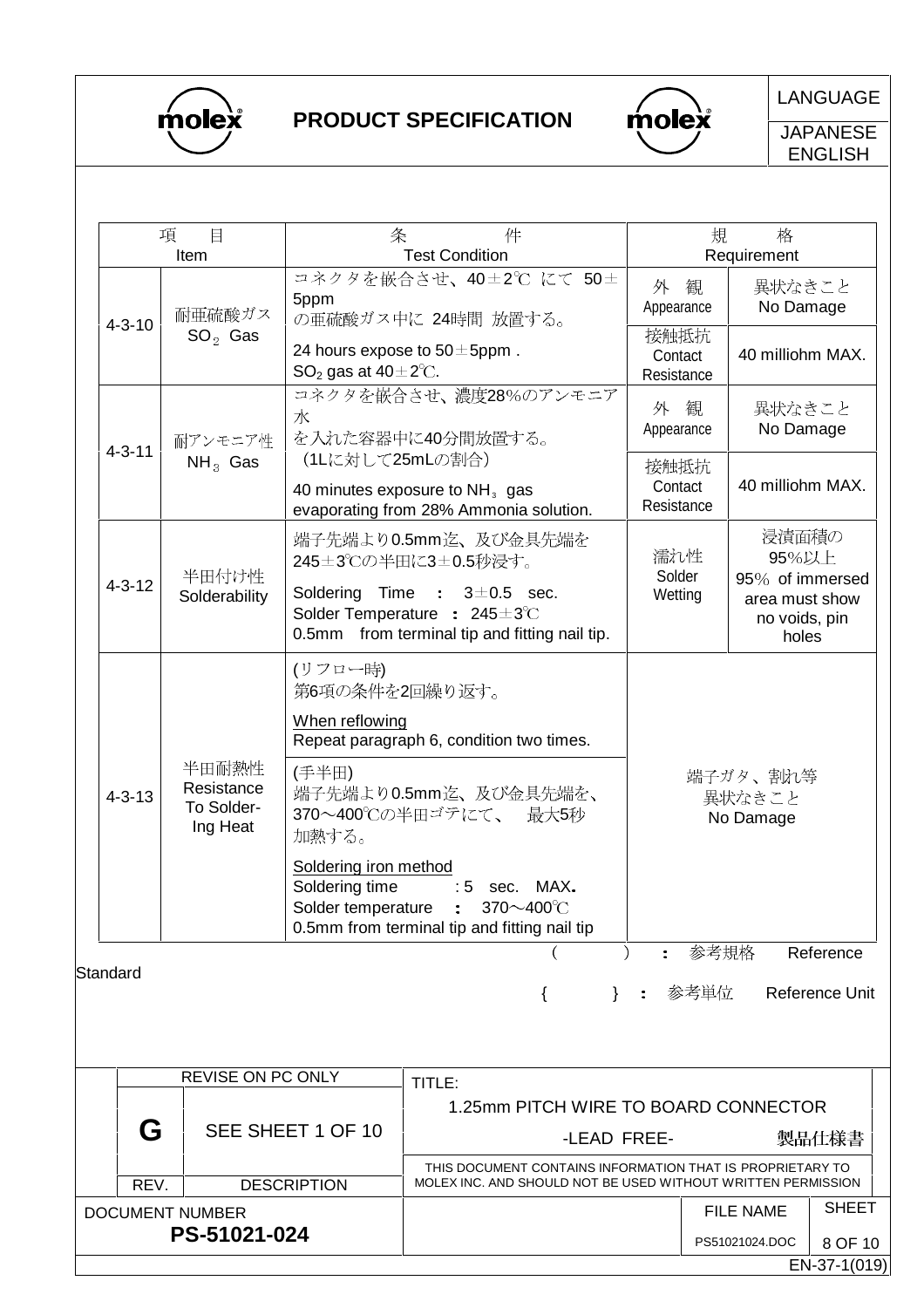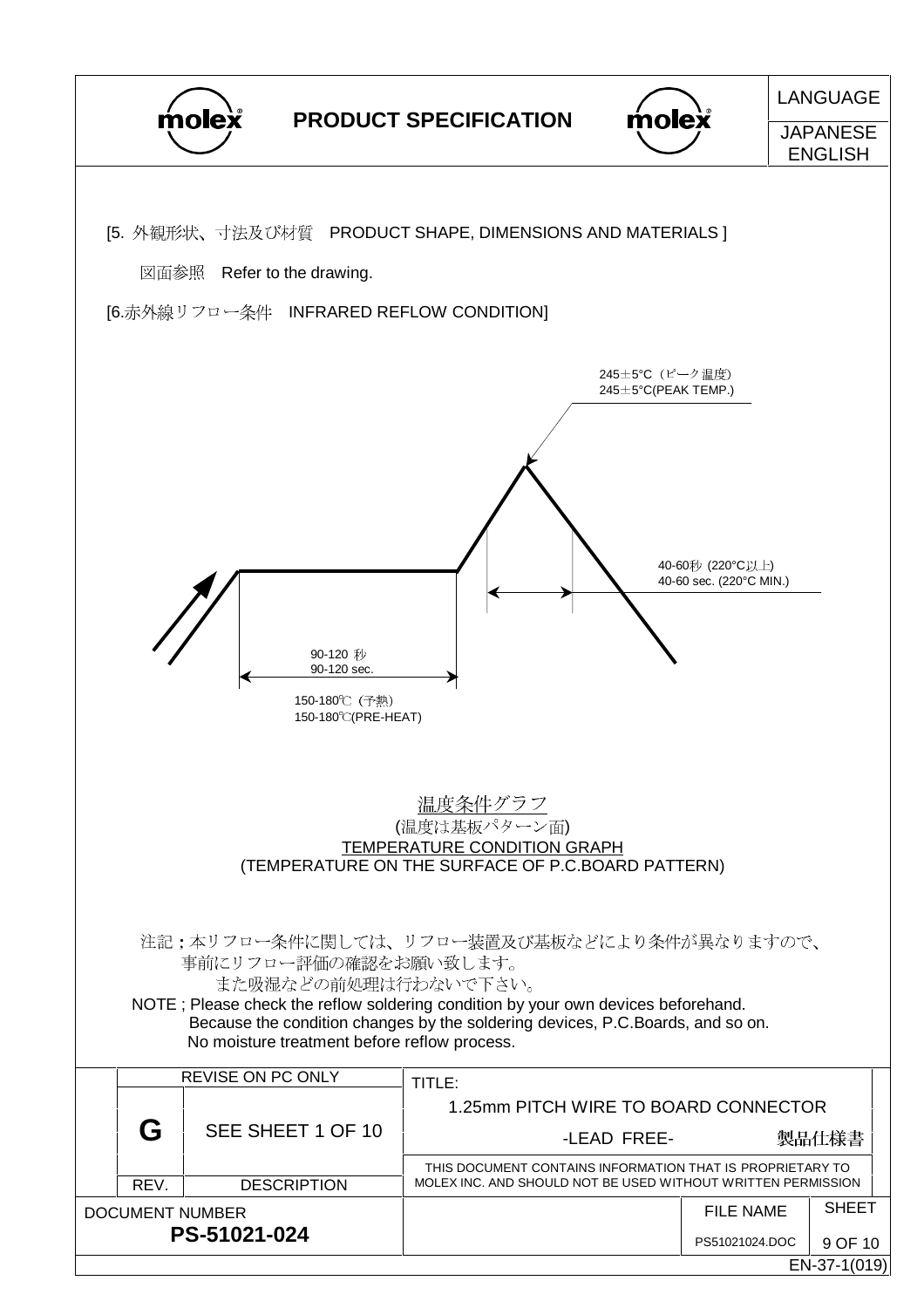

DOCUMENT NUMBER

**PS-51021-024**



LANGUAGE

**JAPANESE** ENGLISH

## [7. 挿入力及び抜去力 INSERTION / WITHDRAWAL FORCE]

| 極数<br>No. of                                                                                                                                            | 単位                                  |                   | 挿入力 (最大値)<br>Insertion force (MAX.)  |                      |                 | 抜去力 (最小値)<br>Withdrawal force (MIN.) |                 |  |
|---------------------------------------------------------------------------------------------------------------------------------------------------------|-------------------------------------|-------------------|--------------------------------------|----------------------|-----------------|--------------------------------------|-----------------|--|
| CKT.                                                                                                                                                    | Unit                                | 初回<br>1st         | 6回目<br>6th                           | 30回目<br>30th         | 初回<br>1st       | 6回目<br>6th                           | 30回目<br>30th    |  |
| $\overline{2}$                                                                                                                                          | N<br>$\{ \text{ kgf} \}$            | 19.6<br>$\{2.0\}$ | 17.6<br>${1.8}$                      | 15.6<br>${1.6}$      | 2.8<br>${0.28}$ | 2.3<br>${0.23}$                      | 1.8<br>${0.18}$ |  |
| 3                                                                                                                                                       | $\mathsf{N}$<br>$\{ kgf \}$         | 24.5<br>${2.5}$   | 22.5<br>${2.3}$                      | 20.5<br>$\{2.1\}$    | 3.0<br>${0.30}$ | 2.5<br>${0.25}$                      | 2.0<br>${0.20}$ |  |
| 4                                                                                                                                                       | N<br>$\{ \text{ kgf} \}$            | 29.4<br>$\{3.0\}$ | 27.4<br>${2.8}$                      | 25.4<br>$\{2.6\}$    | 3.3<br>${0.33}$ | 2.8<br>${0.28}$                      | 2.3<br>${0.23}$ |  |
| 5                                                                                                                                                       | $\mathsf{N}$<br>$\{ \text{ kgf} \}$ | 34.3<br>${3.5}$   | 32.3<br>${3.3}$                      | 30.3<br>$\{3.1\}$    | 3.8<br>${0.38}$ | 3.3<br>${0.33}$                      | 2.8<br>${0.28}$ |  |
| 6                                                                                                                                                       | N<br>$\{ \text{ kgf} \}$            | 39.2<br>${4.0}$   | 37.2<br>$\{3.8\}$                    | 35.2<br>$\{3.6\}$    | 4.3<br>${0.43}$ | 3.8<br>${0.38}$                      | 3.3<br>${0.33}$ |  |
| $\overline{7}$                                                                                                                                          | $\mathsf{N}$<br>$\{ \text{ kgf} \}$ | 44.1<br>${4.5}$   | 42.1<br>${4.3}$                      | 40.1<br>${4.1}$      | 4.7<br>${0.48}$ | 4.3<br>${0.43}$                      | 3.8<br>${0.38}$ |  |
| 8                                                                                                                                                       | $\mathsf{N}$<br>$\{ kgf \}$         | 49.0<br>${5.0}$   | 47.0<br>${4.8}$                      | 45.0<br>${4.6}$      | 5.2<br>${0.53}$ | 4.7<br>${0.48}$                      | 4.3<br>${0.43}$ |  |
| 9                                                                                                                                                       | N<br>$\{ \text{ kgf} \}$            | 53.9<br>${5.5}$   | 51.9<br>${5.3}$                      | 49.9<br>${5.1}$      | 5.5<br>${0.56}$ | 5.0<br>${0.51}$                      | 4.5<br>${0.46}$ |  |
| 10                                                                                                                                                      | N<br>$\{ kgf \}$                    | 58.8<br>${6.0}$   | 56.8<br>${5.8}$                      | 54.8<br>${5.6}$      | 5.8<br>${0.59}$ | 5.3<br>${0.54}$                      | 4.8<br>${0.49}$ |  |
| 11                                                                                                                                                      | N<br>$\{ \text{ kgf} \}$            | 63.7<br>${6.5}$   | 61.7<br>${6.3}$                      | 59.7<br>${6.1}$      | 6.1<br>${0.62}$ | 5.6<br>${0.57}$                      | 5.1<br>${0.52}$ |  |
| 12                                                                                                                                                      | $\mathsf{N}$<br>$\{ \text{ kgf} \}$ | 68.6<br>${7.0}$   | 66.6<br>${6.8}$                      | 64.6<br>${6.6}$      | 6.4<br>${0.65}$ | 5.9<br>${0.60}$                      | 5.4<br>${0.55}$ |  |
| 13                                                                                                                                                      | N<br>$\{ \text{ kgf} \}$            | 73.5<br>${7.5}$   | 71.5<br>$\{7.3\}$                    | 69.5<br>$\{7.1\}$    | 6.7<br>${0.68}$ | 6.2<br>${0.63}$                      | 5.7<br>${0.58}$ |  |
| 14                                                                                                                                                      | N<br>$\{ \text{ kgf} \}$            | 78.4<br>${8.0}$   | 76.4<br>$\{7.8\}$                    | 74.4<br>$\{7.6\}$    | 7.0<br>${0.71}$ | 6.5<br>${0.66}$                      | 6.0<br>${0.61}$ |  |
| 15                                                                                                                                                      | $\mathsf{N}$<br>$\{ \text{ kgf} \}$ | 83.3<br>${8.5}$   | 81.3<br>${8.3}$                      | 79.3<br>${8.1}$      | 7.3<br>${0.74}$ | 6.8<br>${0.69}$                      | 6.3<br>${0.64}$ |  |
| 17                                                                                                                                                      | N<br>$\{ kgf \}$                    | 93.1<br>${9.5}$   | 91.2<br>${9.3}$                      | 89.2<br>${9.1}$      | 7.9<br>${0.8}$  | 7.4<br>${0.75}$                      | 6.9<br>${0.70}$ |  |
| REVISE ON PC ONLY                                                                                                                                       |                                     |                   | TITLE:                               |                      |                 |                                      |                 |  |
| G<br>SEE SHEET 1 OF 10                                                                                                                                  |                                     |                   | 1.25mm PITCH WIRE TO BOARD CONNECTOR |                      |                 |                                      |                 |  |
|                                                                                                                                                         |                                     |                   |                                      | 製品仕様書<br>-LEAD FREE- |                 |                                      |                 |  |
| THIS DOCUMENT CONTAINS INFORMATION THAT IS PROPRIETARY TO<br>REV.<br><b>DESCRIPTION</b><br>MOLEX INC. AND SHOULD NOT BE USED WITHOUT WRITTEN PERMISSION |                                     |                   |                                      |                      |                 |                                      |                 |  |

PS51021024.DOC 10 OF 10 EN-37-1(019)

SHEET

FILE NAME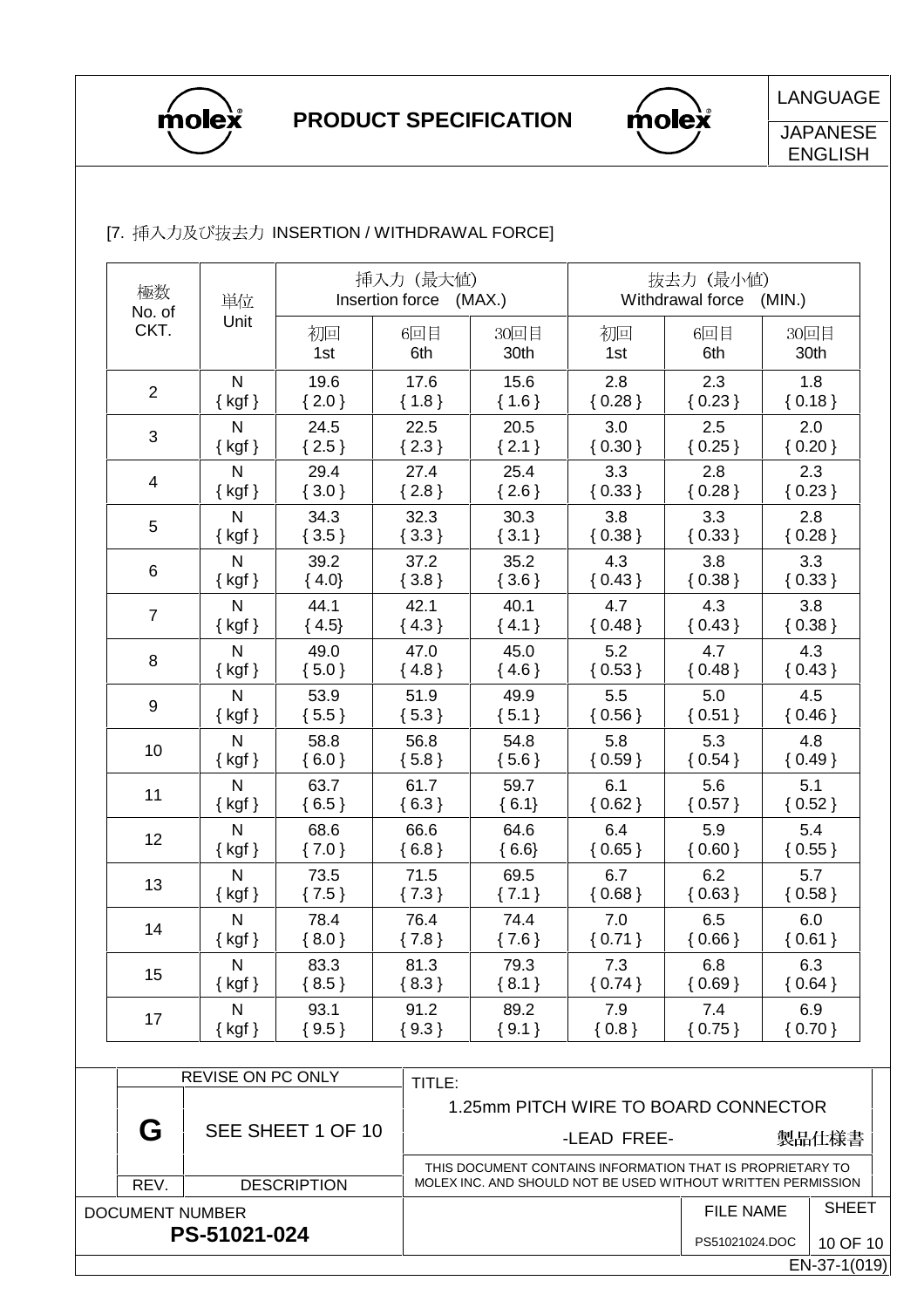|                                 |                        | molex                    |                                      | <b>PRODUCT SPECIFICATION</b>                                 | molex       |                             |  | LANGUAGE<br><b>JAPANESE</b><br><b>ENGLISH</b> |
|---------------------------------|------------------------|--------------------------|--------------------------------------|--------------------------------------------------------------|-------------|-----------------------------|--|-----------------------------------------------|
|                                 |                        |                          |                                      |                                                              |             |                             |  |                                               |
|                                 |                        |                          |                                      |                                                              |             |                             |  |                                               |
|                                 |                        |                          |                                      |                                                              |             |                             |  |                                               |
|                                 |                        |                          |                                      |                                                              |             |                             |  |                                               |
|                                 |                        |                          |                                      |                                                              |             |                             |  |                                               |
|                                 |                        |                          |                                      |                                                              |             |                             |  |                                               |
|                                 |                        |                          |                                      |                                                              |             |                             |  |                                               |
|                                 |                        |                          |                                      |                                                              |             |                             |  |                                               |
|                                 |                        |                          |                                      |                                                              |             |                             |  |                                               |
|                                 |                        |                          |                                      |                                                              |             |                             |  |                                               |
|                                 |                        |                          |                                      |                                                              |             |                             |  |                                               |
|                                 |                        |                          |                                      |                                                              |             |                             |  |                                               |
|                                 |                        |                          |                                      |                                                              |             |                             |  |                                               |
|                                 |                        |                          |                                      |                                                              |             |                             |  |                                               |
|                                 |                        | <b>REVISE ON PC ONLY</b> |                                      | TITLE:                                                       |             |                             |  |                                               |
|                                 | G<br>SEE SHEET 1 OF 10 |                          | 1.25mm PITCH WIRE TO BOARD CONNECTOR |                                                              |             |                             |  |                                               |
|                                 |                        |                          |                                      | THIS DOCUMENT CONTAINS INFORMATION THAT IS PROPRIETARY TO    | -LEAD FREE- |                             |  | 製品仕様書                                         |
|                                 | REV.                   |                          | <b>DESCRIPTION</b>                   | MOLEX INC. AND SHOULD NOT BE USED WITHOUT WRITTEN PERMISSION |             |                             |  |                                               |
| DOCUMENT NUMBER<br>PS-51021-024 |                        |                          |                                      |                                                              |             | FILE NAME<br>PS51021024.DOC |  | <b>SHEET</b><br>11 OF 10                      |
|                                 |                        |                          |                                      |                                                              |             |                             |  | $EN-37-1(019)$                                |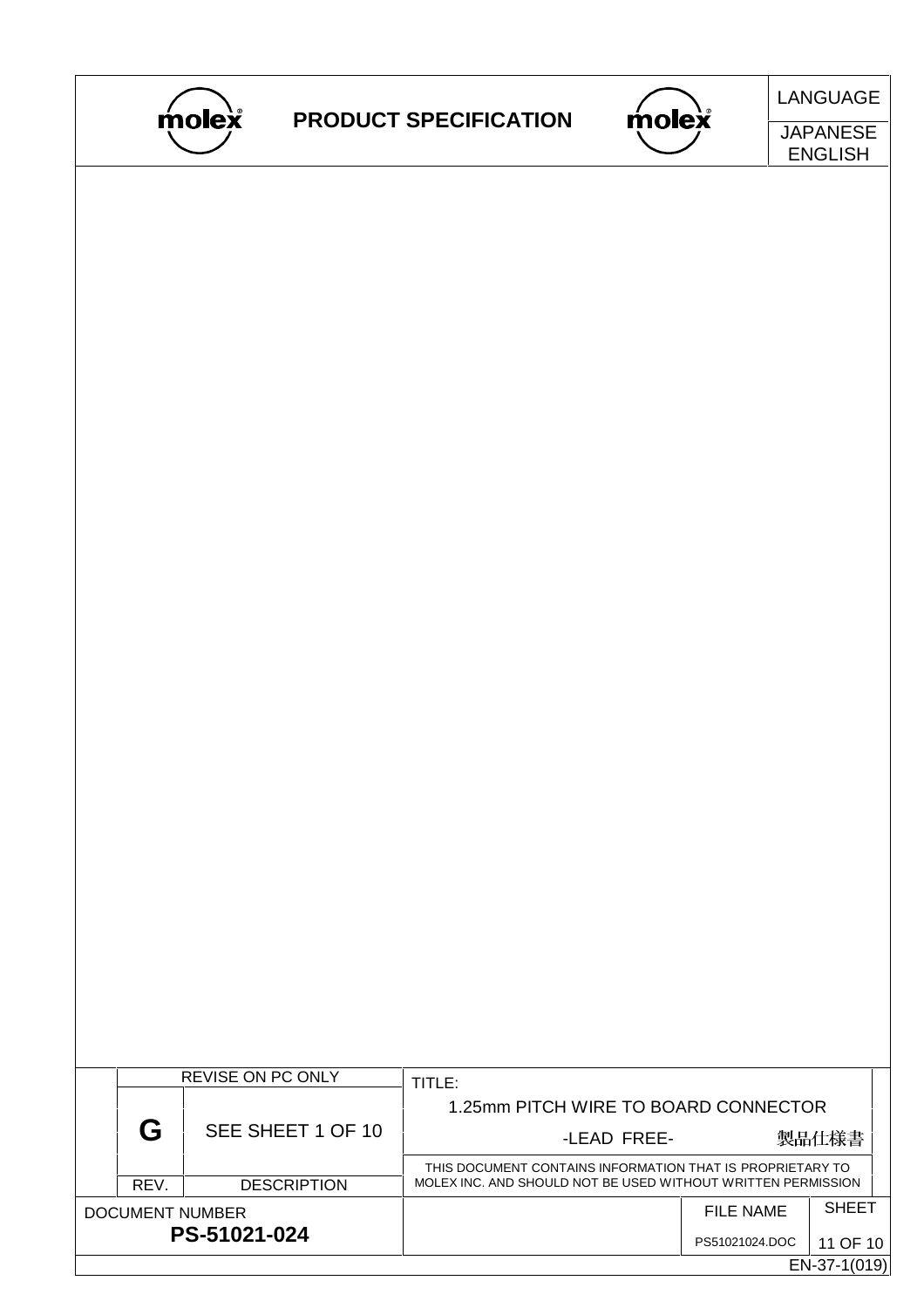

ENGLISH

| REV.                   |                                                    | <b>REV. RECORD</b> | <b>DATE</b>                                                                                                               | EC NO.     | WRTTN:           | CH'K:           |  |  |  |
|------------------------|----------------------------------------------------|--------------------|---------------------------------------------------------------------------------------------------------------------------|------------|------------------|-----------------|--|--|--|
| A                      |                                                    | <b>RELEASED</b>    | '04/02/05                                                                                                                 | J2004-2276 | E.SUZUKI         | K.TOJO          |  |  |  |
| B                      |                                                    | <b>REVISED</b>     | '04/03/10                                                                                                                 | J2004-3002 | E.SUZUKI         | K.TOJO          |  |  |  |
| $\mathsf{C}$           |                                                    | <b>REVISED</b>     | '04/03/29                                                                                                                 | J2004-3401 | E.SUZUKI         | K.TOJO          |  |  |  |
| D                      |                                                    | <b>REVISED</b>     | '04/07/21                                                                                                                 | J2005-0243 | N.AIDA           | K.TOJO          |  |  |  |
| Е                      |                                                    | <b>REVISED</b>     | '04/12/06                                                                                                                 | J2005-1671 | E.SUZUKI         | K.TOJO          |  |  |  |
| F                      |                                                    | <b>REVISED</b>     | '05/02/15                                                                                                                 | J2005-2371 | E.SUZUKI         | K.TOJO          |  |  |  |
| G                      |                                                    | <b>REVISED</b>     | '05/04/19                                                                                                                 | J2005-3130 | N.AIDA           | <b>K.TOYODA</b> |  |  |  |
|                        |                                                    |                    |                                                                                                                           |            |                  |                 |  |  |  |
|                        |                                                    |                    |                                                                                                                           |            |                  |                 |  |  |  |
|                        |                                                    |                    |                                                                                                                           |            |                  |                 |  |  |  |
|                        |                                                    |                    |                                                                                                                           |            |                  |                 |  |  |  |
|                        |                                                    |                    |                                                                                                                           |            |                  |                 |  |  |  |
|                        |                                                    |                    |                                                                                                                           |            |                  |                 |  |  |  |
|                        |                                                    |                    |                                                                                                                           |            |                  |                 |  |  |  |
|                        |                                                    |                    |                                                                                                                           |            |                  |                 |  |  |  |
|                        |                                                    |                    |                                                                                                                           |            |                  |                 |  |  |  |
|                        |                                                    |                    |                                                                                                                           |            |                  |                 |  |  |  |
|                        |                                                    |                    |                                                                                                                           |            |                  |                 |  |  |  |
|                        |                                                    |                    |                                                                                                                           |            |                  |                 |  |  |  |
|                        | <b>REVISE ON PC ONLY</b><br>G<br>SEE SHEET 1 OF 10 |                    | TITLE:<br>1.25mm PITCH WIRE TO BOARD CONNECTOR                                                                            |            |                  |                 |  |  |  |
|                        |                                                    |                    | 製品仕様書<br>-LEAD FREE-                                                                                                      |            |                  |                 |  |  |  |
|                        | REV.                                               | <b>DESCRIPTION</b> | THIS DOCUMENT CONTAINS INFORMATION THAT IS PROPRIETARY TO<br>MOLEX INC. AND SHOULD NOT BE USED WITHOUT WRITTEN PERMISSION |            |                  |                 |  |  |  |
| <b>DOCUMENT NUMBER</b> |                                                    |                    |                                                                                                                           |            | <b>FILE NAME</b> | <b>SHEET</b>    |  |  |  |
| PS-51021-024           |                                                    |                    |                                                                                                                           |            | PS51021024.DOC   | 12 OF 10        |  |  |  |